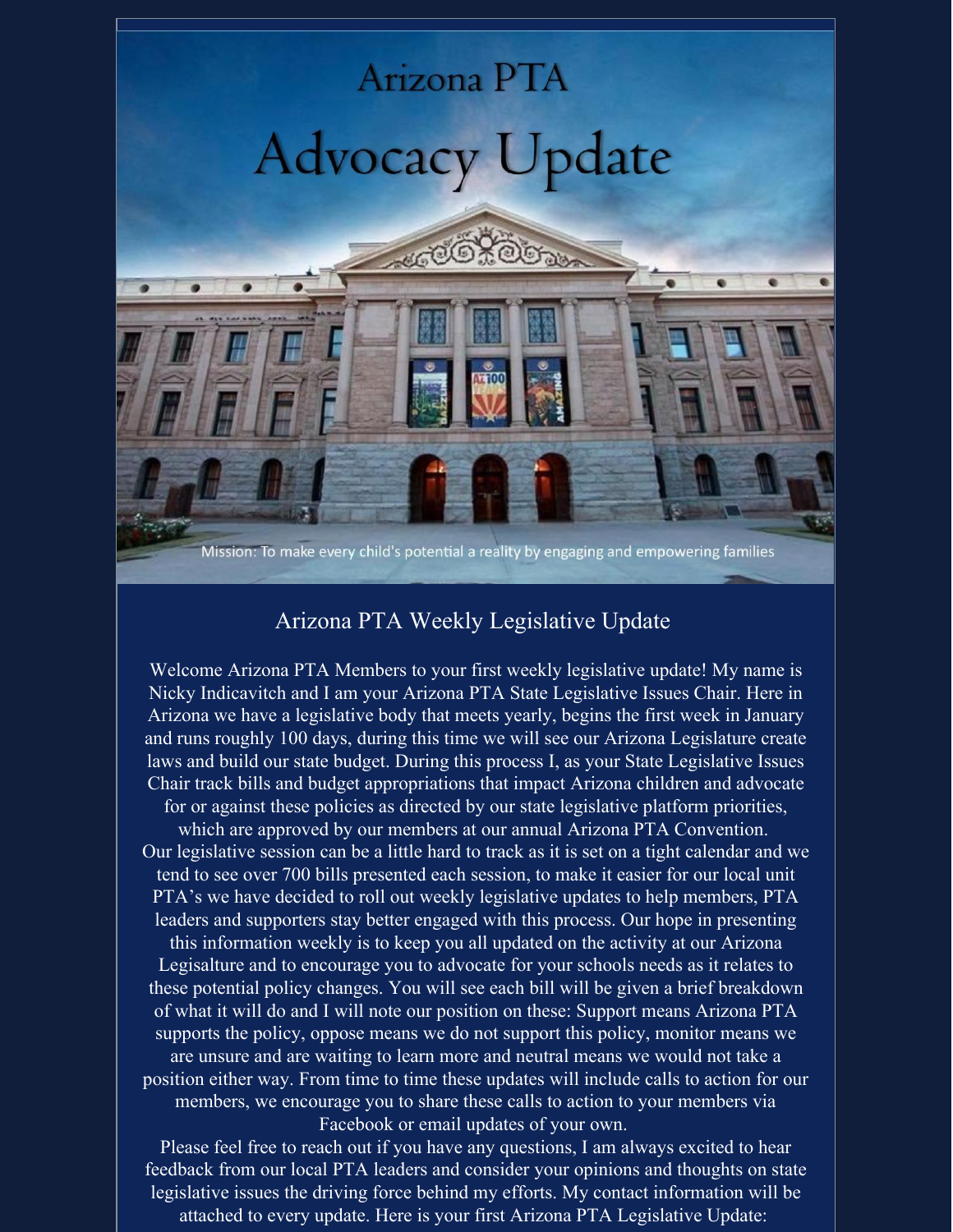## Week of 2/10/2020

Senate Education Committee Meeting:

SB 1023 Passed. Arizona PTA is supporting <https://www.azleg.gov/legtext/54leg/2R/summary/S.1023ED-STRIKERMEMO.pdf>

> SB 1356 Passed. Arizona PTA is neutral <https://www.azleg.gov/legtext/54leg/2R/bills/SB1356P.pdf>

> SB 1393 Passed. Arizona PTA is neutral <https://www.azleg.gov/legtext/54leg/2R/bills/SB1356P.pdf>

> SB 1444 Passed. Arizona PTA is neutral <https://www.azleg.gov/legtext/54leg/2R/bills/SB1444P.pdf>

> SB 1445 Passed. Arizona PTA is neutral <https://www.azleg.gov/legtext/54leg/2R/bills/SB1445P.pdf>

> SB 1454 Passed. Arizona PTA is neutral <https://www.azleg.gov/legtext/54leg/2R/bills/SB1454P.pdf>

> SB 1491 Passed. Arizona PTA supports <https://www.azleg.gov/legtext/54leg/2R/bills/SB1491P.pdf>

> > House Education Committee Meeting:

HB 2019 Passed. Arizona PTA is neutral <https://www.azleg.gov/legtext/54leg/2R/bills/HB2019P.pdf>

HB 2015 Passed. Arizona PTA supports <https://www.azleg.gov/legtext/54leg/2R/bills/HB2015P.pdf>

HB 2106 Passed. Arizona PTA is neutral <https://www.azleg.gov/legtext/54leg/2R/bills/HB2015P.pdf>

HB 2222 Passed. Arizona PTA is neutral <https://www.azleg.gov/legtext/54leg/2R/bills/HB2222P.pdf>

HB 2360 Passed. Arizona PTA is neutral <https://www.azleg.gov/legtext/54leg/2R/bills/HB2360P.pdf>

HB 2381 Passed. Arizona PTA is neutral <https://www.azleg.gov/legtext/54leg/2R/bills/HB2381P.pdf>

HB 2387 Passed. Arizona PTA is neutral <https://www.azleg.gov/legtext/54leg/2R/bills/HB2387P.pdf>

HB 2443 Passed. Arizona PTA is neutral <https://www.azleg.gov/legtext/54leg/2R/bills/HB2387P.pdf>